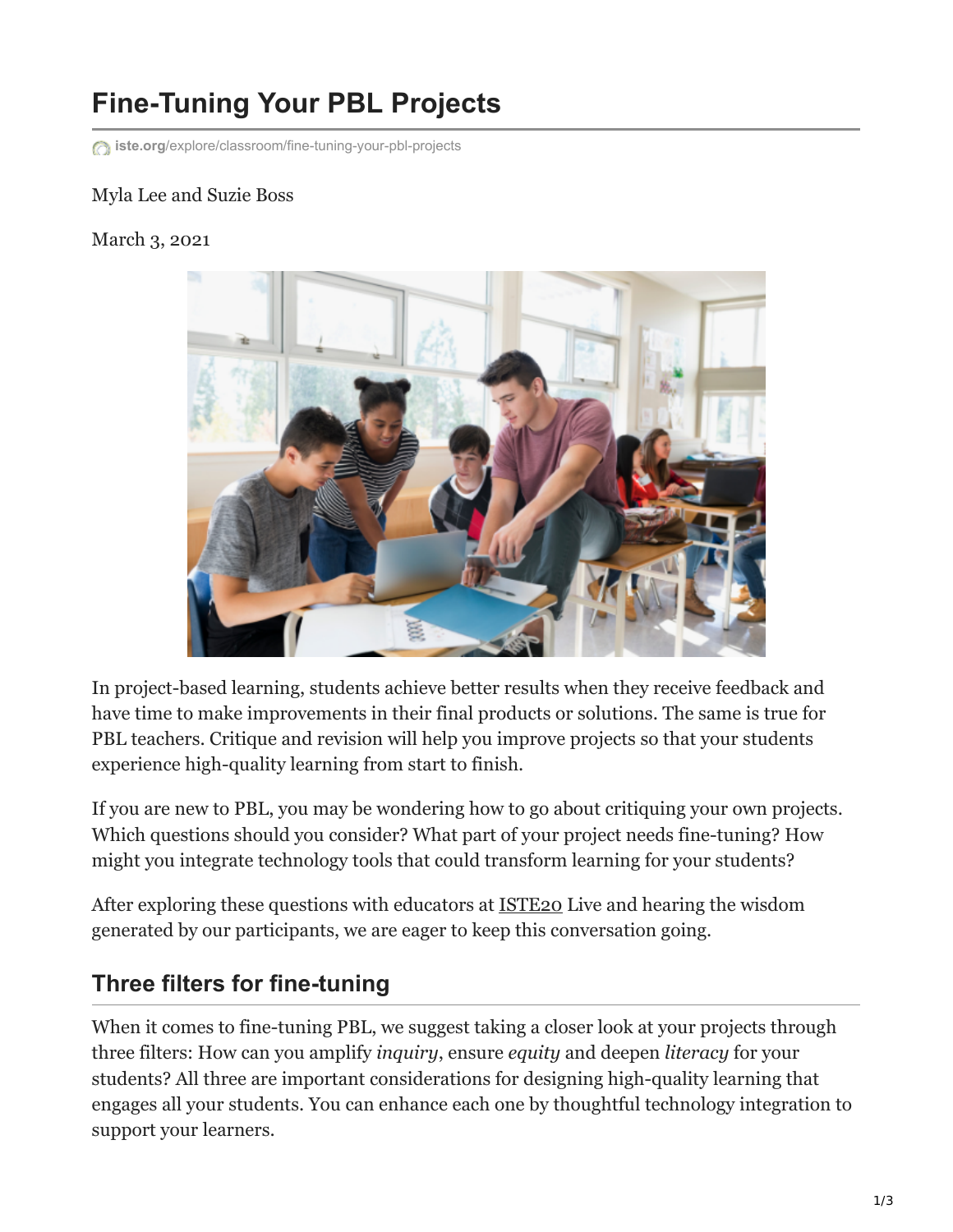### **Inquiry**

Inquiry is what drives student-centered learning in PBL. Fine-tuning for inquiry means finding ways to spark curiosity, connect to students' interests and encourage questions that will take students to deeper learning. For example, after sharing a provocative video and driving question to launch a project, you could use **Padlet** to capture students' need-to-know questions and ensure that everyone has a voice.

#### **Equity**

Equity means ensuring that all students will be successful in PBL. Fine-tuning for equity means setting high expectations for all and providing resources — and removing barriers to enable student success. For example, you could have students interview experts, either in person or virtually (using [Zoom](https://zoom.us/), [Google Meet](https://meet.google.com/), [Microsoft Teams](https://www.microsoft.com/en-us/microsoft-teams/education) or another video conferencing tool), making sure that experts are relatable role models who reflect students' culture and experiences.

#### **Literacy**

Literacy enables students to make meaning by engaging with content and ideas through speaking, listening, reading and writing. Fine-tuning for literacy means providing tools and scaffolds for students to engage deeply with content. For example, students could produce podcasts that would challenge them to communicate fluently.

## **Four stages of learning**

Most projects follow a similar path, even though they can vary widely when it comes to learning goals and complexity.

- 1. PBL typically starts with a launch event to spark curiosity and generate questions.
- 2. With the teacher's guidance, students build understanding and skills through a variety of learning activities, investigations and resources.
- 3. Students apply their learning to create a product or solution (and make improvements with critique and revision).
- 4. Students share evidence of their learning with a public audience.

If you look carefully at each stage of learning, you'll find opportunities to fine-tune for equity, inquiry and literacy. Our infographic describes the learning goals for each phase and suggests reflection questions for fine-tuning your projects using these three lenses.

## **Crowdsourcing tools**

If the reflection questions have helped you recognize areas for improvement in your next project, think about how and when to integrate technology tools as part of your solution. Don't be overwhelmed by the abundance of options. And don't give up on low-tech tools and